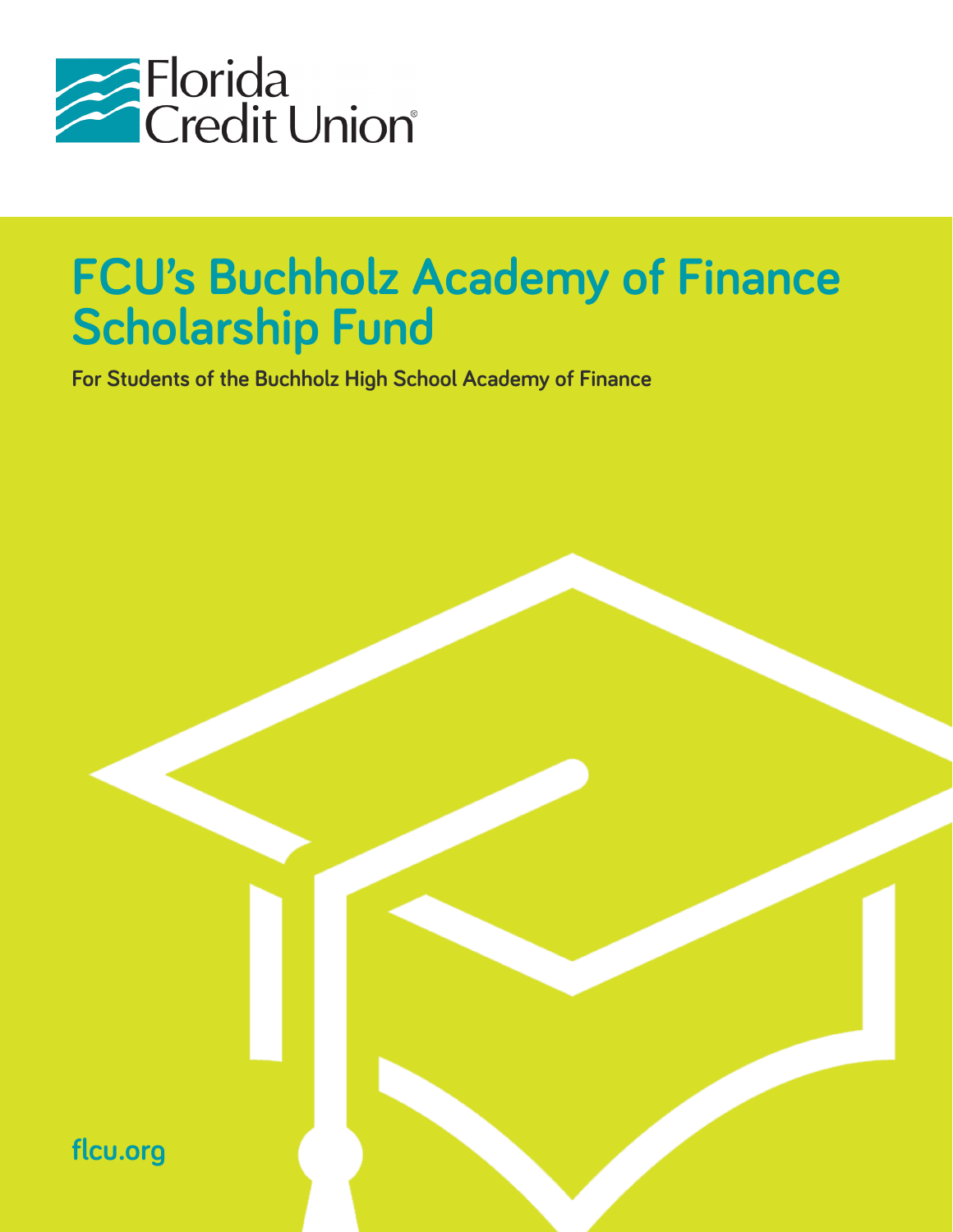

## **FCU Buchholz Academy of Finance Scholarship Fund**

This scholarship is distributed annually in May and may be awarded to one or more Buchholz High School Academy of Finance seniors who plan to enroll in the current year in undergraduate study. Florida Credit Union awards scholarships on the basis of scholastic record, future potential, leadership, initiative, character, dependability, integrity and financial need.

#### **Who is Eligible?**

The award is open to any BHS Academy of Finance senior who plans to enroll in the current year in undergraduate study and is a member, or whose parent is a member, of Florida Credit Union.

#### **When is the Deadline?**

Interested students must submit their application to the Scholarship Committee by February 9, 2022.

#### **How is the Award Distributed?**

The Scholarship fund may be divided among more than one recipient. Recipients will be selected by an impartial Scholarship Committee. Recipients will be notified no later than April 6, 2022. Awards will be needand academic-based.

## **Application Procedure & Checklist**

All applications must be typed via the attached fillable PDF; handwritten applications are considered incomplete and will not be accepted. Student applicants and their parent or guardian must sign the application. All applications and supporting documents are destroyed after award presentation to protect the privacy of applicants and their families.

Once the application is completed, printed and signed, it can be mailed or dropped off at any FCU branch. If mailing, please address as follows:

> Florida Credit Union ATTN: Scholarship Committee P.O. Box 5549 Gainesville, FL 32627

#### **Interested students must complete and print the application and submit the following information:**

- Transcript of Student Grades
- Two letters of recommendation; one should be from a school official (principal, teacher, guidance counselor, etc.) and one from a community member (coach, religious leader, scout leader, etc.)
- List of extracurricular activities, including dates of participation and positions held (if applicable).
- An essay to provide a better profile of who you are, your goals, and what this scholarship would mean to you. Please reflect on your leadership position held at the Bobcat Branch and the results of holding that position. Essay must be typed and a minimum of 300 words.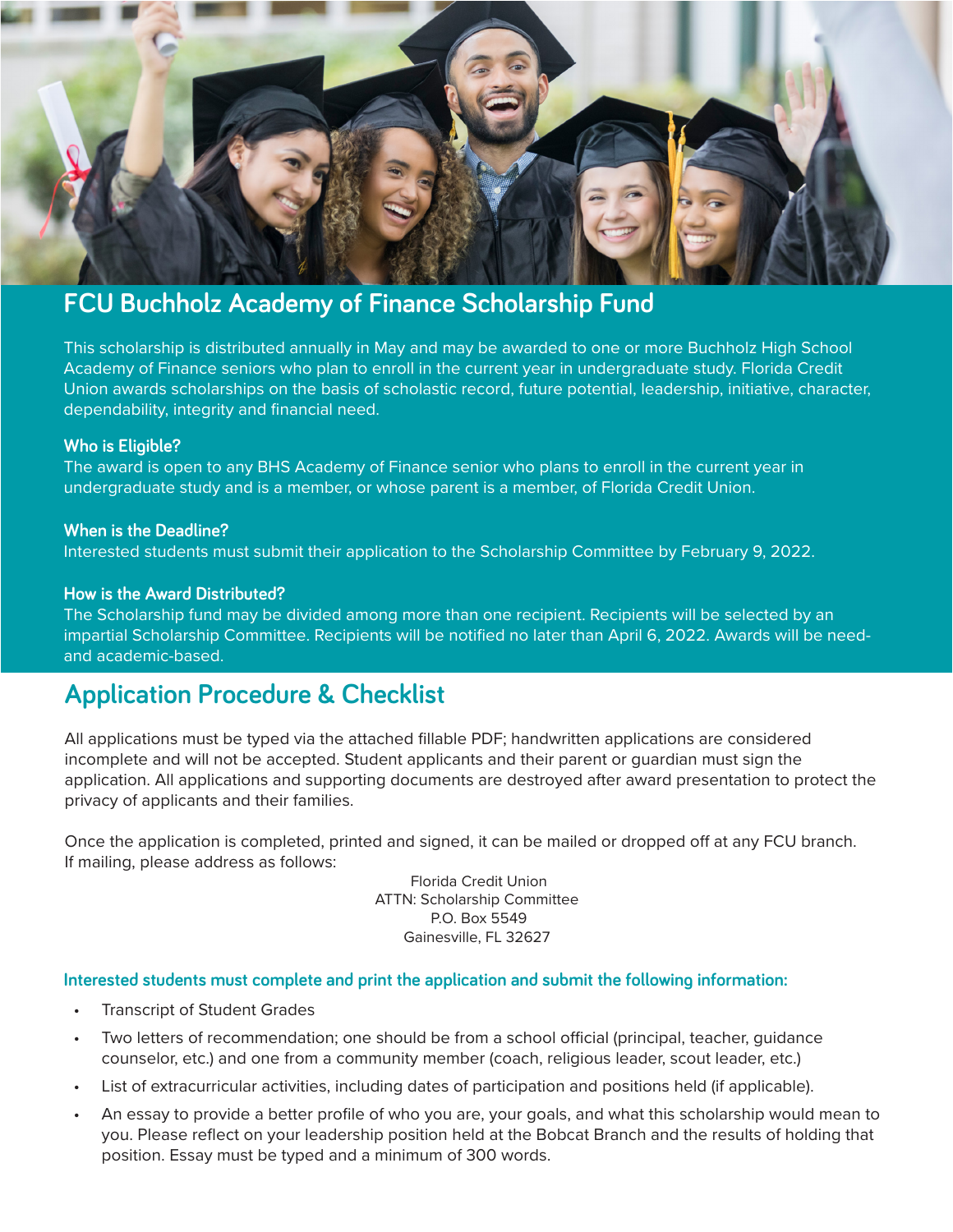

## **Application Form for Buchholz Academy of Finance Scholarship Fund**

Notice: This application is for members or children of Florida Credit Union members. To be completed and returned by February 9, 2022, to the address listed above or to any Florida Credit Union branch. Handwritten and incomplete applications will not be considered. It is the responsibility of the applicant to have all materials included or forwarded. Applicants will not be contacted by FCU staff when an application is missing information or documentation. Personal information will not be shared or used for anything other than contact regarding the scholarship.

#### **Please type responses. Handwritten applications are considered incomplete and will not be accepted.**

| Name: __________                                                                                         |         |                         |                                     |  |
|----------------------------------------------------------------------------------------------------------|---------|-------------------------|-------------------------------------|--|
| $\overline{(Last)}$                                                                                      | (First) | (Middle)                |                                     |  |
|                                                                                                          |         |                         |                                     |  |
| (Number & Street)                                                                                        |         |                         | (Apt.  #)                           |  |
| (City)                                                                                                   |         | (State)                 | (Zip Code)                          |  |
|                                                                                                          |         |                         |                                     |  |
|                                                                                                          |         |                         |                                     |  |
|                                                                                                          |         |                         |                                     |  |
| (High School)                                                                                            |         |                         | (Year)                              |  |
| High School Class Rank: _____________GPA: _____________SAT Score: ______________ ACT Score: ____________ |         |                         |                                     |  |
|                                                                                                          |         |                         |                                     |  |
| How were you enrolled in Spring 2022?                                                                    |         |                         | How were you enrolled in Fall 2021? |  |
| Brick and Mortar                                                                                         |         | <b>Brick and Mortar</b> |                                     |  |
| Digital Academy $\boxed{\phantom{a}}$                                                                    |         | Digital Academy         |                                     |  |
| E-School                                                                                                 |         | E-School                |                                     |  |
| Other                                                                                                    |         | Other                   |                                     |  |

Florida Credit Union | **Buchholz Academy of Finance Scholarship Fund Application**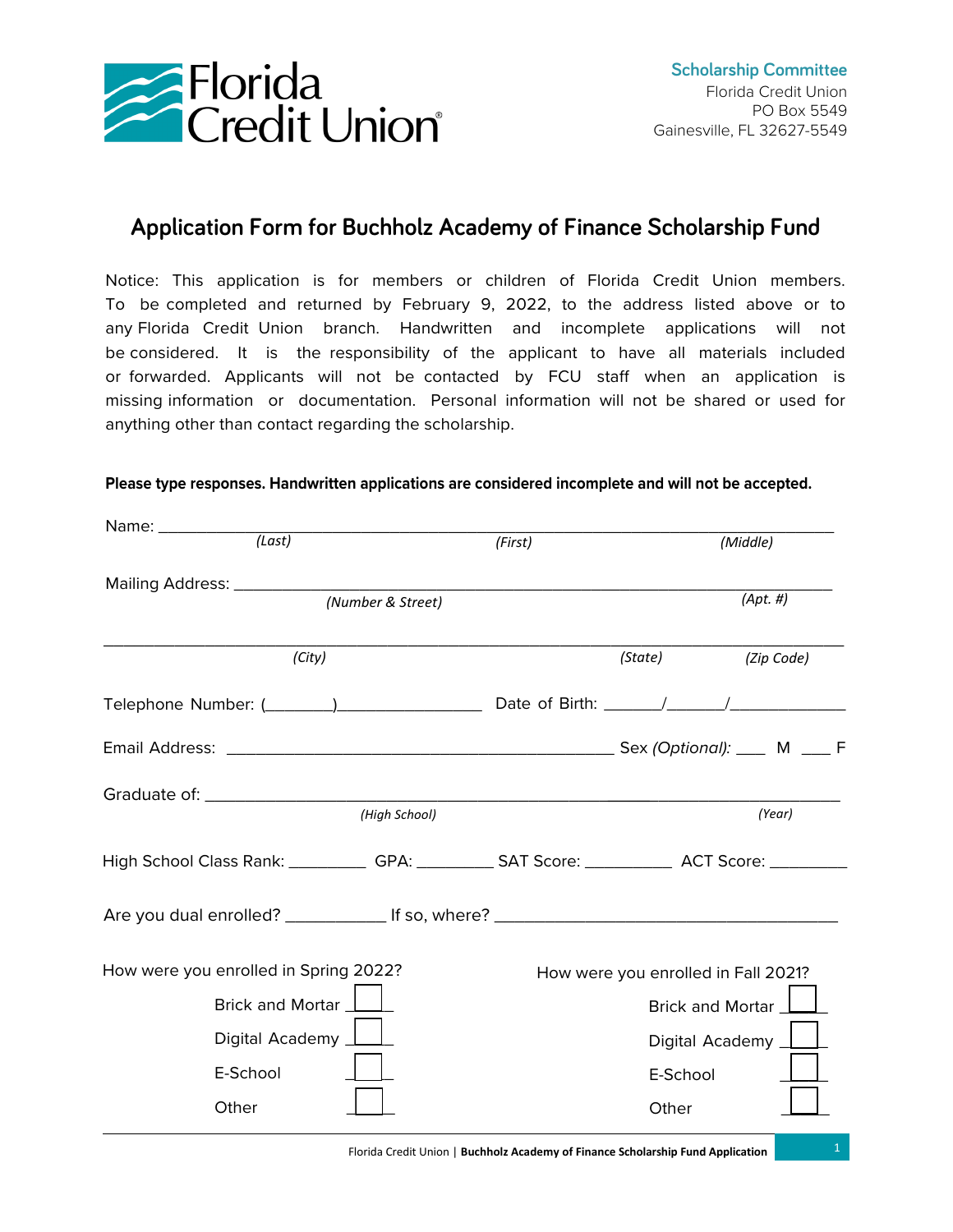# **Application Form for Buchholz Academy of Finance Scholarship Fund**

## **Personal Information**

| Parent/Guardian Name (if 21 or under)<br>(Last) (First)                          |                                                |                                                  |  |  |
|----------------------------------------------------------------------------------|------------------------------------------------|--------------------------------------------------|--|--|
|                                                                                  |                                                |                                                  |  |  |
|                                                                                  |                                                |                                                  |  |  |
| (Father)                                                                         | (Mother)                                       |                                                  |  |  |
|                                                                                  |                                                |                                                  |  |  |
|                                                                                  |                                                |                                                  |  |  |
| Please indicate the range nearest your family income:                            |                                                |                                                  |  |  |
| $\text{\_}\$10,000$ - \$24,999 $\text{\_}\$50,000$ - \$74,999                    |                                                | $\underline{\hspace{1cm}}$ \$100,000 - \$149,999 |  |  |
| ___\$25,000 - \$49,999                                                           | $\frac{1}{2}$ \$75,000 - \$99,999              | $-$ \$150,000+                                   |  |  |
|                                                                                  |                                                |                                                  |  |  |
| Number of members in household dependent on this income: ____________            |                                                |                                                  |  |  |
|                                                                                  |                                                |                                                  |  |  |
|                                                                                  |                                                |                                                  |  |  |
| Are there any other members of the family attending college: _____ Y _____ N     |                                                |                                                  |  |  |
|                                                                                  |                                                |                                                  |  |  |
|                                                                                  |                                                |                                                  |  |  |
| Their College Status: ____Freshman ____Sophomore ____Junior ____Senior           |                                                |                                                  |  |  |
| <b>Applicant Eligibility</b>                                                     |                                                |                                                  |  |  |
|                                                                                  |                                                |                                                  |  |  |
| How long have you been a student of the Buchholz Academy of Finance? ___________ |                                                |                                                  |  |  |
| College or University you currently/plan to attend:_____________________________ |                                                |                                                  |  |  |
| Start Date: ______________                                                       | Anticipated Graduation Date: _________________ |                                                  |  |  |
|                                                                                  |                                                |                                                  |  |  |